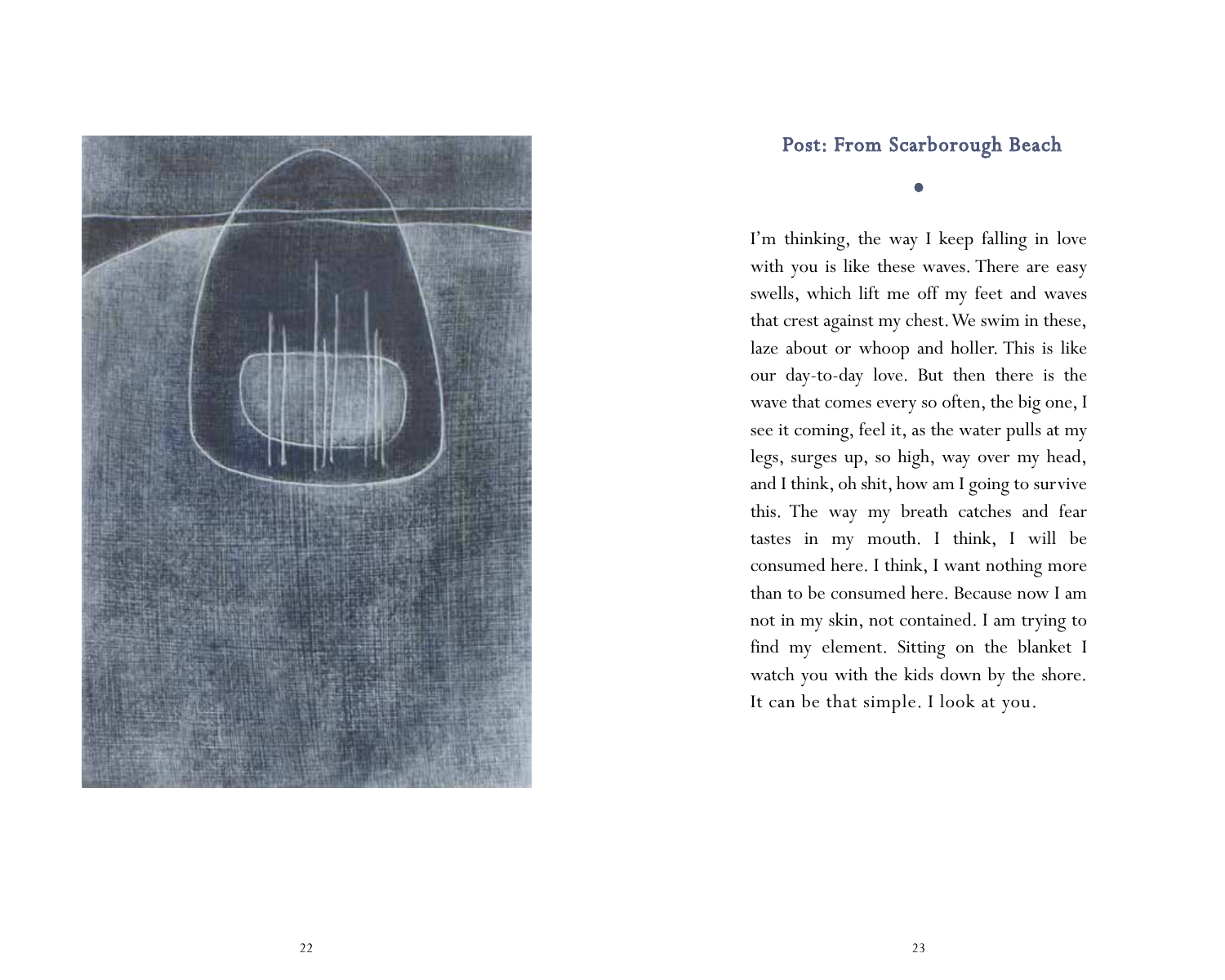

## Post: From Beneath Petaled Branches

 $\bullet$ 

The tree has blossomed. I am lying on the cool wet grass beneath the apple. From here the world is all blue and brown and white light. In my dream the orchard orioles in the branches above drape my body, petal by petal, the pattern of my wedding dress. Their burnt orange bodies nest in my hair and I rise to stand before you a wild creature. In my dream you recite the words given you by the white stallion grazing in the field beyond. I open my mouth and my oath lifts from my tongue in blue butterflies. I am lying on the cool wet grass. You my darling, my beloved, are driving towards me, by now you'll be winding over Bethel Mountain Road, soon you will pull in the drive. It will take the evening to recognize you.